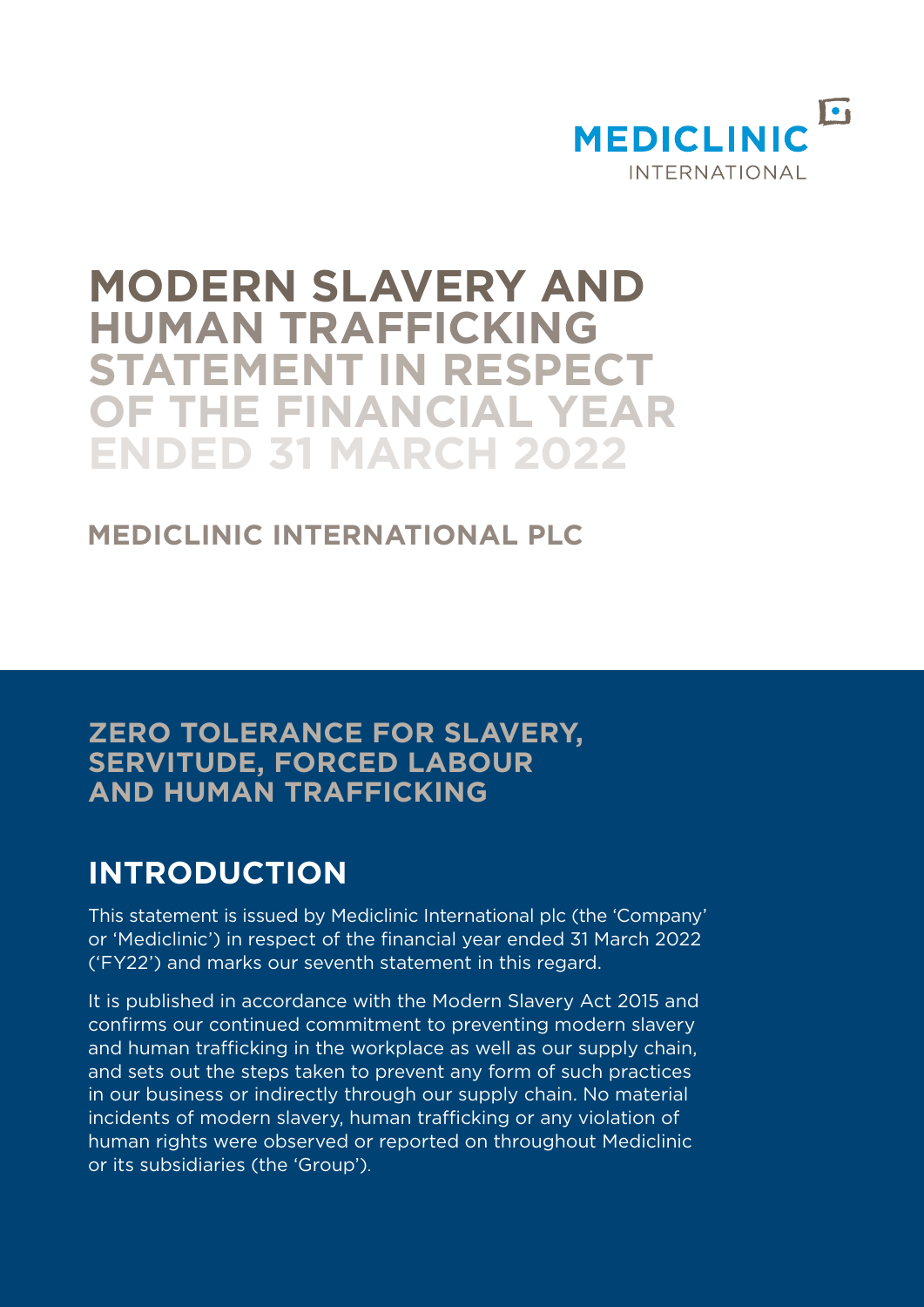## **BUSINESS OVERVIEW**





Mediclinic is a diversified international private healthcare services group, established in South Africa in 1983, with divisions in Switzerland, Southern Africa (South Africa and Namibia) and the United Arab Emirates ('UAE').

Our core purpose is to enhance the quality of life.

We are focused on providing specialist-

orientated, multidisciplinary services across the continuum of care in such a way that the Group will be regarded as the most respected and trusted provider of healthcare services by all stakeholders in each of its markets.

The Company's primary listing is on the London Stock Exchange ('LSE') in the United Kingdom ('UK'), with secondary listings on the JSE in

South Africa and the Namibian Stock Exchange in Namibia.

35 500+

SUPPLIERS

We also hold a 29.9% interest in Spire Healthcare Group plc, a leading private healthcare group based in the UK and listed on the LSE.

For further information on the Mediclinic business and the Group's divisions, visit [www.mediclinic.com.](http://www.mediclinic.com)

# **APPROACH**



## **ETHICAL FOUNDATION AND POLICIES**

Our commitment to sound ethical relations with all stakeholders forms part of Mediclinic's values and is of fundamental importance.

Our [Code of Business Conduct and](https://www.mediclinic.com/content/dam/mediclinic-com/downloads/en/governance/2021/code-of-business-conduct-and-ethics.pdf) 

[Ethics](https://www.mediclinic.com/content/dam/mediclinic-com/downloads/en/governance/2021/code-of-business-conduct-and-ethics.pdf) (the 'Ethics Code') specifically prohibits – in relation to employees – child, forced and/or compulsory labour. It also confirms our commitment to treating

employees fairly, with respect for their human rights and dignity, and to circumventing any indirect adverse human rights impact linked to the Group's operations or services by our suppliers or industry associates. The Ethics Code provides that suppliers and associates, as far as practical and reasonably possible, are evaluated on their approach to human rights

prior to the conclusion of procurement or related agreements, and are required to uphold equivalent ethical standards as Mediclinic. We undertake to not support nor transact with any business involved in slavery or human trafficking and to act in accordance with all applicable legislation of the jurisdictions in which we conduct business.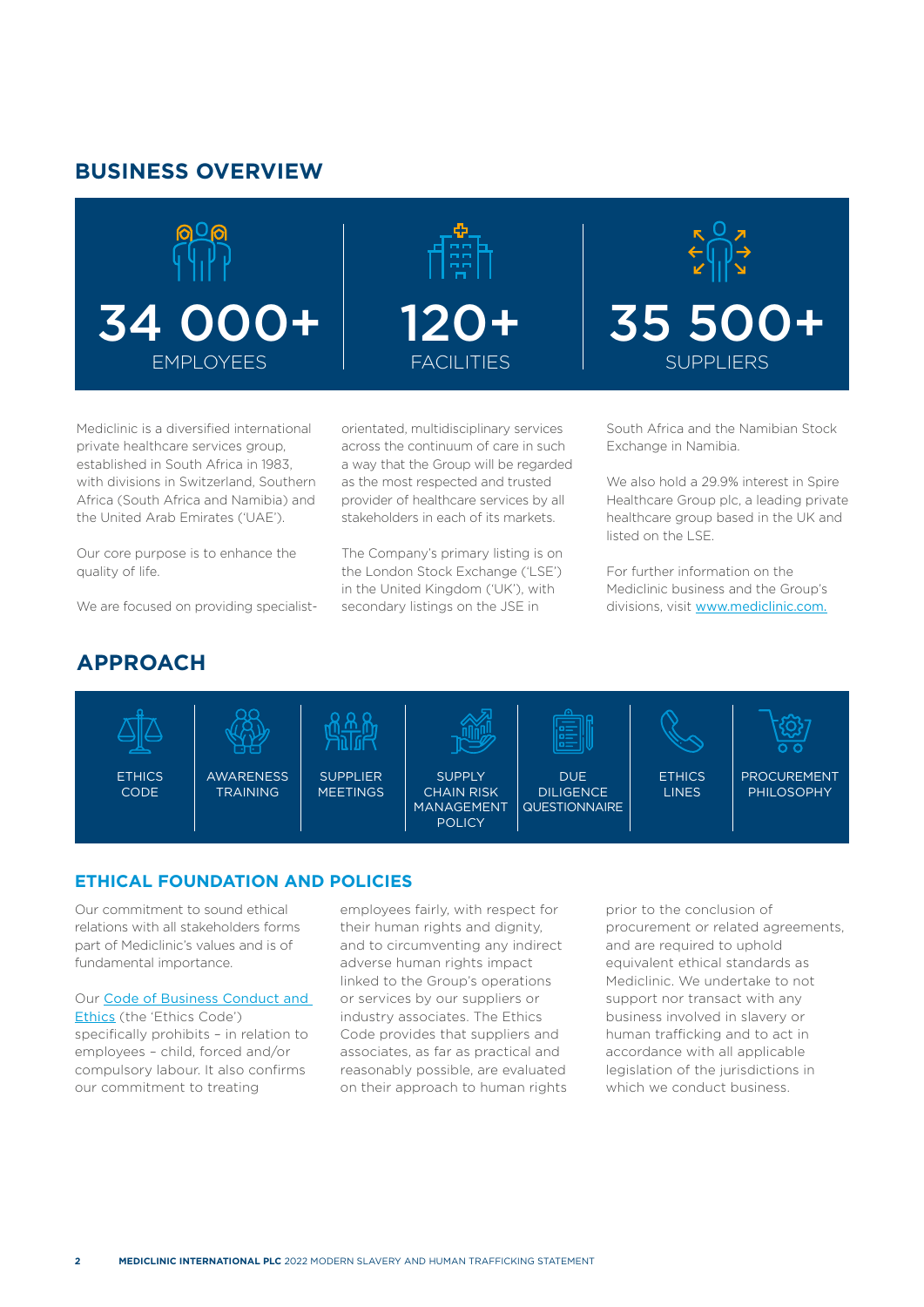## **TRAINING AND OVERVIEW OF KEY AREAS**

The Mediclinic Board of Directors (the 'Board') and all relevant employees – particularly those managing employees, dealing with potential applicants and overseeing the supply chain – are kept informed of the regulatory requirement to ensure an understanding of the risks and the Group's position on slavery and human trafficking; to manage those risks accordingly; and to stay abreast of global developments in this regard. This information forms part of the induction programme for all new Board members and relevant employees. Given that the greatest risk lies within our supply chain, awareness training is scheduled on an annual basis with all procurement business units within the Group, as well as new recruits, to ensure employees and suppliers can identify and combat modern slavery.

#### **RECRUITMENT**

Human resources employees are cognisant of human trafficking and other forms of modern slavery and assist in the elimination thereof, especially in our hiring practices, by sharing this information with their teams and by reporting any incidents.

#### **SUPPLY CHAIN MANAGEMENT**

The performance of our supply chain directly impacts on our ability to deliver quality care to our patients. Our supply chain teams select and engage with high-performing suppliers that can support our purpose to enhance the quality of life. We believe in responsible sourcing and select reputable manufacturers from

several countries. Our strict selection criteria for manufacturers and products, based on globally accepted standards and certifications, form the basis of preventing modern slavery. We require suppliers to eliminate human trafficking and modern slavery, and to exercise due diligence in their operations and supply chains. We rely on suppliers to deliver superior products and services that conform to Mediclinic standards and values, and expect them to adhere to the Group's applicable policies.

Factors considered when selecting new suppliers or reviewing contracts with existing suppliers include:

- the organisation's reputation and stability;
- compliance with relevant labour legislation, including health and safety legislation and relevant local and international standards;
- company values;
- ethical behaviour;
- mutual trust and respect; and
- transparency.

Currently, the majority of our supply chain is required to conform to the following criteria:

- ISO 9000 and/or ISO 13485 quality management certification;
- relevant ISO certification of the products utilised;
- CE MDR<sup>1</sup> and/or FDA<sup>2</sup> certification;
- compliance with all relevant local regulations, including applicable labour legislation; and
- credible health technology assessments in support of new technologies.

Once suppliers are selected, global contracts are continuously reviewed to track performance.

Modern slavery and sustainability are standing agenda items in supplier meetings.

Due to the geographic diversity of our operations and the potential for cost saving and improved efficiency, our international procurement initiatives aim to unlock synergies and implement standardisation to the Group's benefit. Medical Innovations (Pty) Ltd ('Medical Innovations'), a wholly owned South African subsidiary of the Company, was established to attend to the innovation, purchasing and distribution of a limited range of medical supplies and related products. In 2016, it achieved the internationally accepted ISO 13485:20163 certification and is audited annually by an external auditor from the BSI, the national standards body of the UK, to maintain its certification. Formal agreements with critical suppliers as well as supplier selection evaluation are key focus areas during ISO certification. Medical Innovations complies with all local regulations and is registered with the South African Health Products Regulatory Authority to import and export medical devices and consumable products.

Supplier premises located in geographic areas that are considered high risk for modern slavery and human trafficking are physically visited, inspected and audited by Mediclinic, prior to procurement contracts being concluded.

Our Group Supply Chain Risk Management Policy ensures Mediclinic maintains a reliable supply chain of reputable service providers

#### Notes

- <sup>1</sup> CE Medical Device Regulation ('MDR') marking is a certification mark that indicates conformity with health, safety and environmental protection standards for products sold within the European Economic Area ('EEA'). The CE marking is also found on products sold outside the EEA that are manufactured in, or designed to be sold in, the EEA. Manufacturing standards and labour practices are considered during certification. <sup>2</sup> Companies exporting products from the United States are often asked by foreign customers to supply a certificate from the Food and Drug
- Administration ('FDA'). This certificate contains information about the product's regulatory or marketing status, with the process considering all aspects of manufacturing, including labour practices.
- <sup>3</sup> ISO 13485:2016 specifies requirements for a quality management system where an organisation needs to demonstrate its ability to provide medical devices and related services that consistently meet customer and applicable regulatory requirements. This certification process has a specific section relating to supplier selection and contracting.